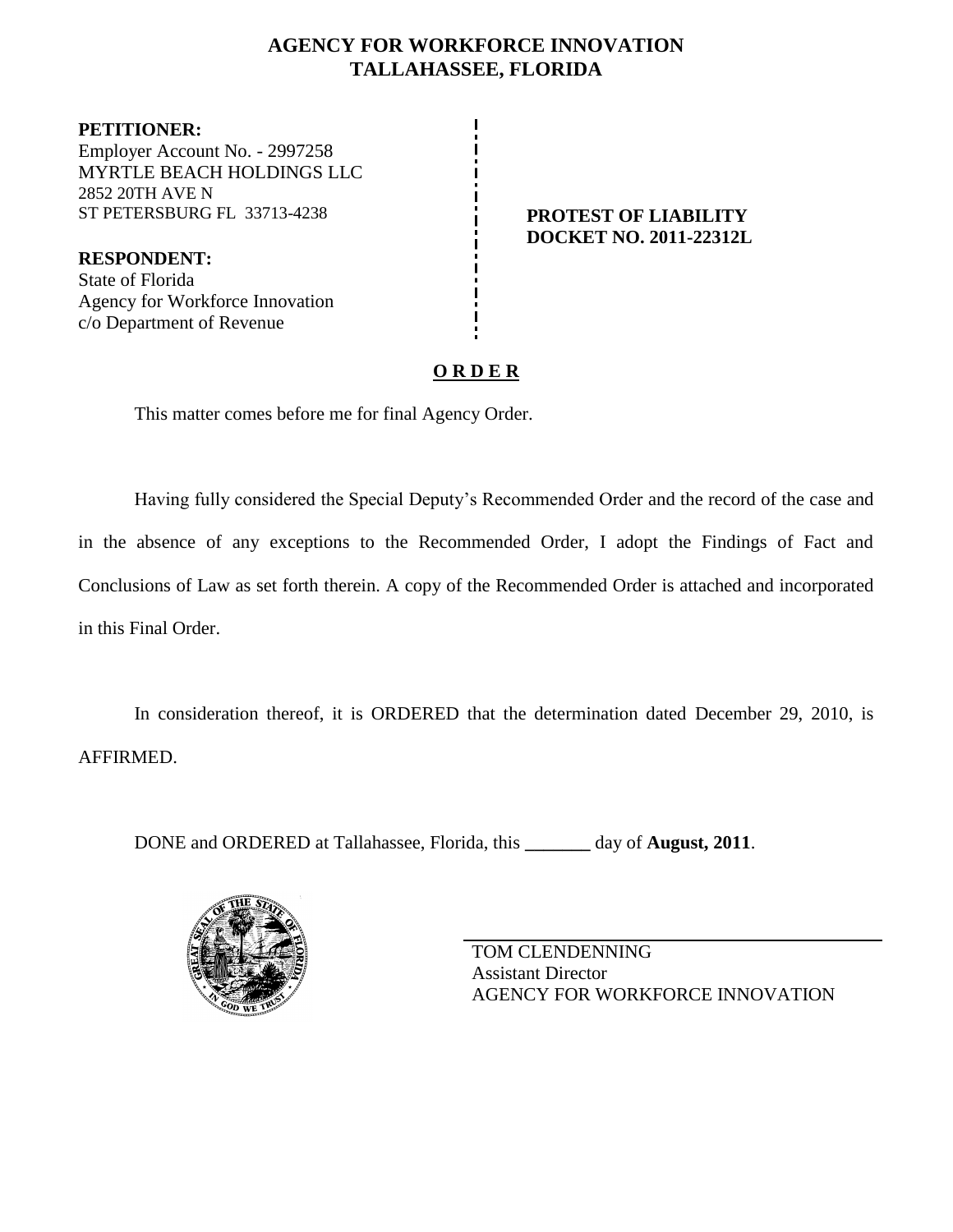### **AGENCY FOR WORKFORCE INNOVATION Unemployment Compensation Appeals**

MSC 345 CALDWELL BUILDING 107 EAST MADISON STREET TALLAHASSEE FL 32399-4143

#### **PETITIONER:**

Employer Account No. - 2997258 MYRTLE BEACH HOLDINGS LLC 2852 20TH AVE N ST PETERSBURG FL 33713-4238

#### **PROTEST OF LIABILITY DOCKET NO. 2011-22312L**

#### **RESPONDENT:** State of Florida Agency for Workforce Innovation c/o Department of Revenue

# **RECOMMENDED ORDER OF SPECIAL DEPUTY**

TO: Assistant Director Agency for Workforce Innovation

This matter comes before the undersigned Special Deputy pursuant to the Petitioner's protest of the Respondent's determination dated December 29, 2010.

After due notice to the parties, a telephone hearing was held on May 10, 2011. An office manager and two owners appeared and testified for the Petitioner. The Joined Party appeared and testified on his own behalf. A tax specialist II appeared and testified on behalf of the Respondent.

The record of the case, including the recording of the hearing and any exhibits submitted in evidence, is herewith transmitted. Proposed Findings of Fact and Conclusions of Law were not received.

#### **Issue:**

Whether services performed for the Petitioner by the Joined Party constitute insured employment, and if so, the effective date of liability, pursuant to Section 443.036(19), 443.036(21); 443.1216, Florida Statutes.

#### **Findings of Fact:**

- 1. The Petitioner is a limited liability company, formed in August 2004 for the purpose of running a night club.
- 2. The Joined Party began performing services for the Petitioner after the termination of a separate business venture. The Joined Party performed services as a web developer for the Petitioner from 2005 through June 2010.
- 3. The Joined Party was responsible for the creation of web sites, the maintenance of the office data center, and attending certain trade shows.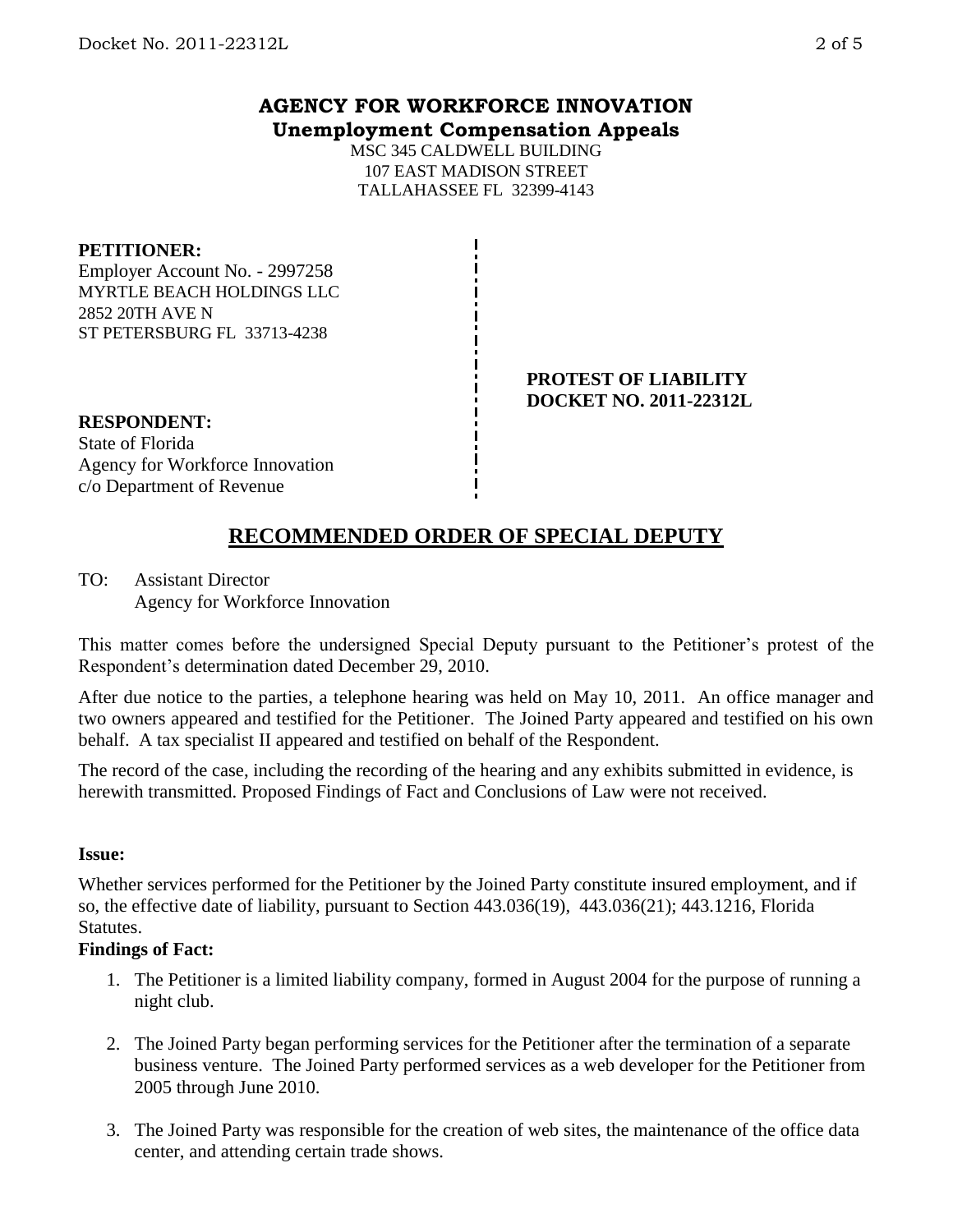- 4. The Joined Party initially performed services at an office space of the Petitioner. The Joined Party was expected to report to work from 10am to 6 pm. The Joined Party was required to attend impromptu meetings set up by the Petitioner. The Joined Party was expected to be on-call when not at the workplace in the event of an after-hours problem.
- 5. The Joined Party had a supervisor. The Joined Party took orders from the supervisor but was generally allowed to perform the work unsupervised.
- 6. The Joined Party relocated out of state in January 2010. The Joined Party was expected to perform the work remotely. The Joined Party was required to be working during the same hours.
- 7. The Joined Party used a computer purchased for him by the Petitioner. The Joined Party used the Petitioner's office equipment while performing services at the Petitioner's place of business. The Petitioner repaid any expenses incurred by the Joined Party in connection with trade shows. The Petitioner booked and paid for the Joined Party's flight expenses when the Joined Party was required to report back to the Petitioner's place of business. The Petitioner provided the Joined Party with a magnetic key. The Petitioner provided the Joined Party with a company email address. The Petitioner provided business cards for the Joined Party.
- 8. The Joined Party was paid a salary. The salary was reduced by the Petitioner in 2010.
- 9. The Joined Party performed services for other companies owned by the Petitioner at the Petitioner's direction. The Joined Party did not have his own business during the term of service.

#### **Conclusions of Law:**

- 10. The issue in this case, whether services performed for the Petitioner constitute employment subject to the Florida Unemployment Compensation Law, is governed by Chapter 443, Florida Statutes. Section 443.1216(1)(a)2., Florida Statutes, provides that employment subject to the chapter includes service performed by individuals under the usual common law rules applicable in determining an employer-employee relationship.
- 11. The Supreme Court of the United States held that the term "usual common law rules" is to be used in a generic sense to mean the "standards developed by the courts through the years of adjudication." United States v. W.M. Webb, Inc., 397 U.S. 179 (1970).
- 12. The Supreme Court of Florida adopted and approved the tests in 1 Restatement of Law, Agency 2d Section 220 (1958), for use to determine if an employment relationship exists. See Cantor v. Cochran, 184 So.2d 173 (Fla. 1966); Miami Herald Publishing Co. v. Kendall, 88 So.2d 276 (Fla. 1956); Magarian v. Southern Fruit Distributors, 1 So.2d 858 (Fla. 1941); see also Kane Furniture Corp. v. R. Miranda, 506 So.2d 1061 (Fla. 2d DCA 1987).
- 13. Restatement of Law is a publication, prepared under the auspices of the American Law Institute, which explains the meaning of the law with regard to various court rulings. The Restatement sets forth a nonexclusive list of factors that are to be considered when judging whether a relationship is an employment relationship or an independent contractor relationship.
- 14. 1 Restatement of Law, Agency 2d Section 220 (1958) provides:
	- (1) A servant is a person employed to perform services for another and who, in the performance of the services, is subject to the other's control or right of control.
	- (2) The following matters of fact, among others, are to be considered:
		- (a) the extent of control which, by the agreement, the business may exercise over the details of the work;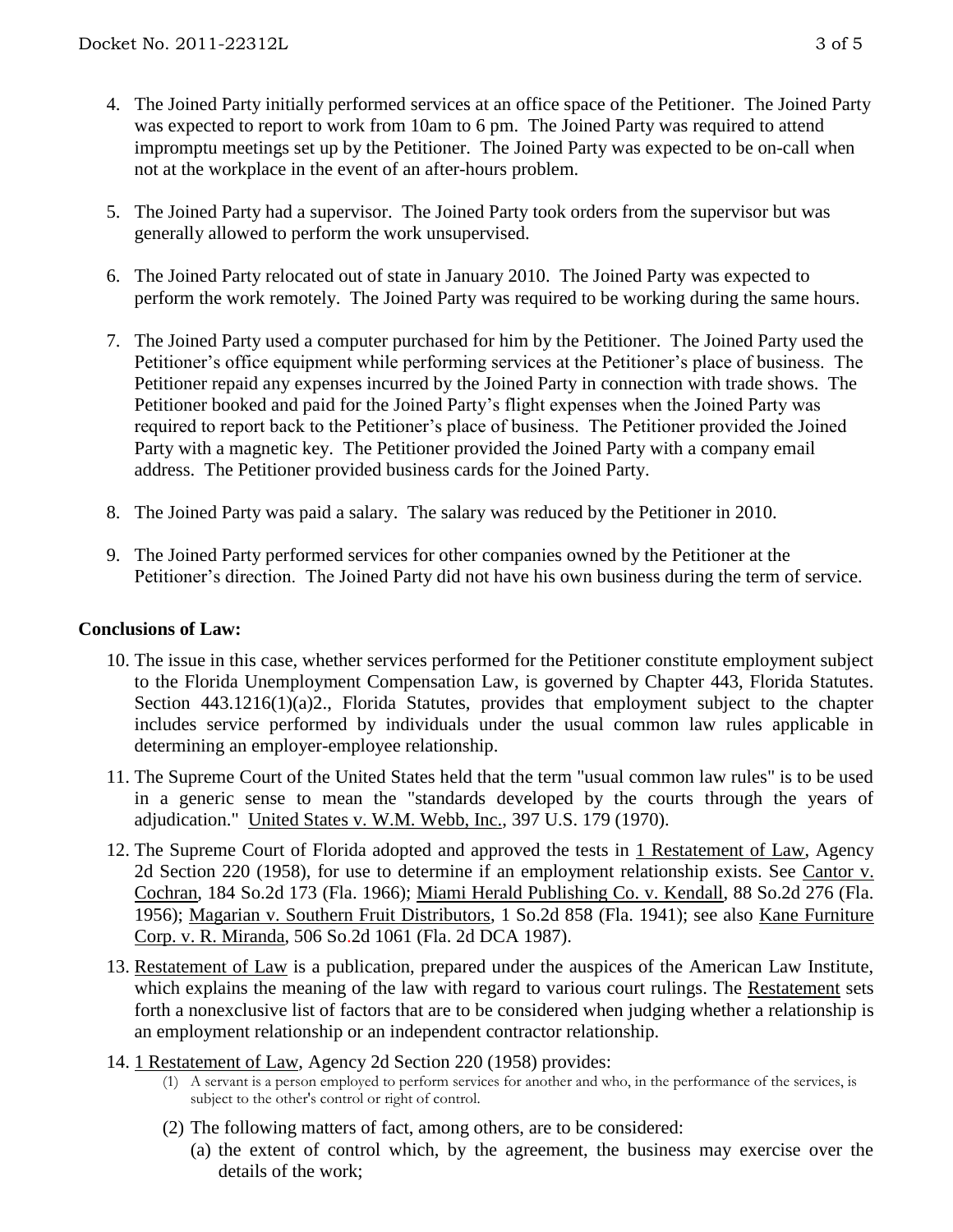- (b) whether or not the one employed is engaged in a distinct occupation or business;
- (c) the kind of occupation, with reference to whether, in the locality, the work is usually done under the direction of the employer or by a specialist without supervision;
- (d) the skill required in the particular occupation;
- (e) whether the employer or the worker supplies the instrumentalities, tools, and the place of work for the person doing the work;
- (f) the length of time for which the person is employed;
- (g) the method of payment, whether by the time or by the job;
- (h) whether or not the work is a part of the regular business of the employer;
- (i) whether or not the parties believe they are creating the relation of master and servant;
- (j) whether the principal is or is not in business.
- 15. Comments in the Restatement explain that the word "servant" does not exclusively connote manual labor, and the word "employee" has largely replaced "servant" in statutes dealing with various aspects of the working relationship between two parties. In Department of Health and Rehabilitative Services v. Department of Labor & Employment Security, 472 So.2d 1284 (Fla. 1<sup>st</sup> DCA 1985) the court confirmed that the factors listed in the Restatement are the proper factors to be considered in determining whether an employer-employee relationship exists. However, in citing La Grande v. B&L Services, Inc., 432 So.2d 1364, 1366 (Fla. 1st DCA 1983), the court acknowledged that the question of whether a person is properly classified an employee or an independent contractor often cannot be answered by reference to "hard and fast" rules, but rather must be addressed on a case-by-case basis.
- 16. The evidence presented in this case reveals that the Petitioner exercised control over where and when the work was performed. The Joined Party was expected to report to work at the office provided by the Petitioner during the hours dictated by the Petitioner. The Joined Party was required to be available and on-call to meet any contingencies or emergencies that arose outside of normal business hours.
- 17. The Joined Party had a supervisor and a set work schedule. The Joined Party was required to attend mandatory meetings at the Petitioner's discretion. The Joined Party was treated as an employee by the Petitioner.
- 18. While the Joined Party used his own computer, the computer was purchased for the Joined Party by the Petitioner. The Petitioner provided reimbursement for expenses to the Joined Party. The Petitioner provided a magnetic key, business cards, and a company email address for the Joined Party.
- 19. The Joined Party performed services for the Petitioner for a period of nearly 5 years. Such a period is indicative of a permanent, continuing relationship, rather than the temporary nature indicative of an independent contractor relationship.
- 20. The Petitioner had unilateral control over the financial aspects of the relationship. The Joined Party's pay was set by the Petitioner and was lowered at the Petitioner's discretion.
- 21. A preponderance of the evidence presented in this case reveals that the Petitioner exercised sufficient control over the Joined Party as to create an employer-employee relationship between the parties.